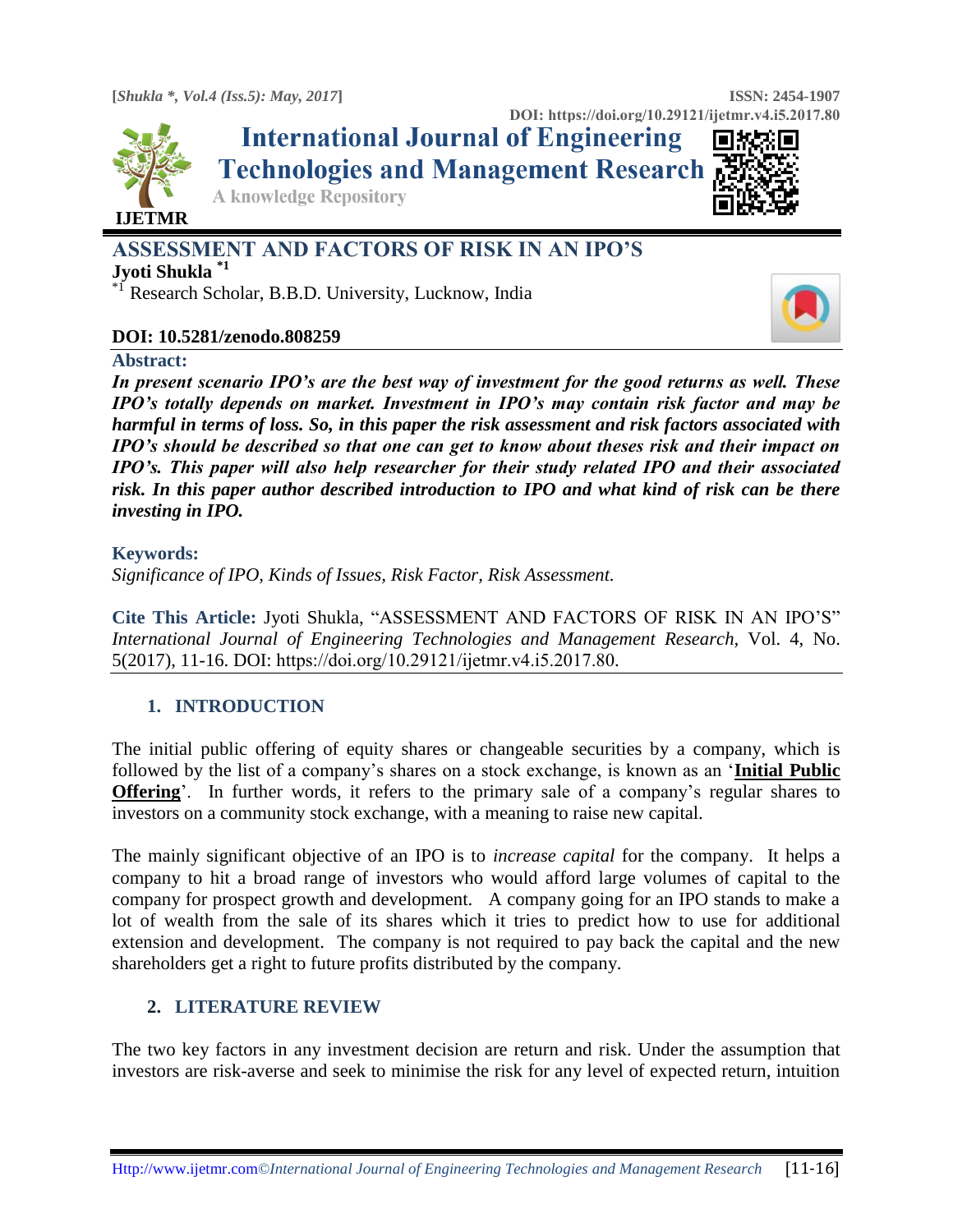**Impact Factor: 1.745 (I2OR)**

suggest that additional return must compensate investors for assuming additional risk (Aaker and Jacobson,1987).

The study regarding risk has been an important and long discussion topic in several areas, such as economic, finance, and strategic management. In the economic area, risk is usually related to the choice under uncertainty conditions. It is Irving Fisher (1906) who firstly discussed the uncertainty of future asset returns that is described in terms of a probability. However, the most fundamental theory on risk is Knight's study (1921) that discusses risk versus uncertainty. The theory says that risk exists when the economic agent can assign numerical probabilities to events in a certain situation. If the probabilities cannot be assigned, then uncertainty exists. Referring to previous studies, Hicks (1934) suggests that preferences for investments could be represented as preferences for the moments of the probability distributions of their returns. He also proposes that preferences could be represented by indifference curves in mean-variance space. Then, this study is expanded by von Neumann and Morgenstern's study (1947), which is well known as `The Expected Utility Theory'. Within this theory, an individual's attitude towards risk is reflected in the shape of his or her utility function. Eventually, Hick's study has led to the spread of risk research to other disciplines. (The New Palgrave Dictionary of Money and Finance, 1994).

# **3. COMPANIES FALL INTO TWO BROAD CATEGORIES: PRIVATE AND PUBLIC**

A secretly held company has fewer shareholders and its owners don't have to reveal much information regarding the company. When a secretly held corporation wants additional capital, it can borrow cash or sell stock to increase needed funds. Often "going public" is the greatest option for a growing business. Compared to the costs of borrowing huge sums of money for ten years or further, the costs of an initial public offering are small. The capital raised never has to be repaid. When a company sells its stock openly, there is also the opportunity for appreciation of the share price due to market factors not directly associated to the company. Anybody can go out and integrate a company: just put in some money, file the right legal documents and follow the coverage rules of jurisdiction such as Indian Companies Act 1956. It usually isn't possible to buy shares in a private company. Individual can approach the owners about investing, but they're not compelled to sell you anything. Public companies, on the other hand, have sold at least a section of themselves to the public and trade on a stock exchange. That is why doing an IPO is also referred to as "going public."

# **Why go public?**

Prior to deciding whether one should absolute an IPO, it is essential to consider the optimistic and downbeat effects that going open may have on their mind. Naturally, companies go communal to increase and to offer liquidity for their shareholders. But there can be further benefits. Going open raises cash and typically a lot of it. Being openly traded also opens many financial doors:

 Because of the improved examination, public companies can typically get better rates when they issue debt.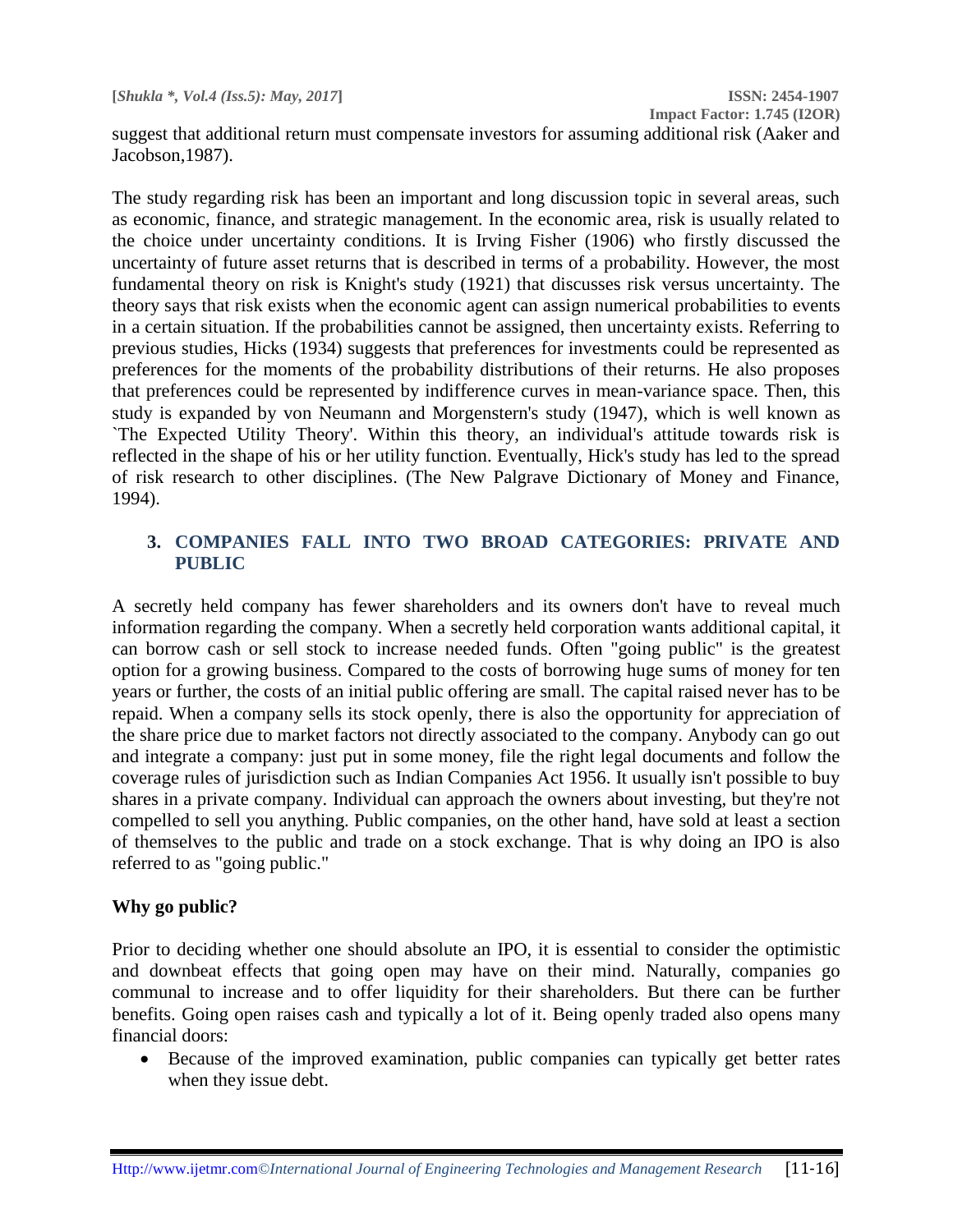- As lengthy as there is market demand, a communal company can forever issue more stock. Thus, mergers and acquisitions are easier to do because stock can be issue as part of the deal.
- Trading in the untie markets means liquidity. This makes it likely to implement things like employee stock ownership plans, which assist to attract top talent.

Going public can also increase a company's status which in turn, can help the company to increase in the marketplace.

# **4. DIFFERENT KINDS OF ISSUES**



*Figure 1:* Kinds of Issues

# **5. SIGNIFICANCE OF IPO**

Investing in IPO has its hold set of advantages and disadvantages. Where on one offer, high element of risk is concerned, if successful, it can even result in a upper rate of return. The rule is: Higher the risk, higher the returns.

The company issues an IPO with its personal set of management objectives and the depositor looks for investment keeping in mind his own objectives. Both have a lot of risk concerned. But then investment also comes with an improvement for both the company and the investors.

The implication of investing in IPO can be studied from 2 viewpoints – for the *company* and for the *investors.* This is discussed in detail as follows:

**Significance to the Company:** When a secretly held corporation needs supplementary capital, it can borrow cash or sell stock to increase needed funds. Or else, it may choose to "go public". "Going Public" is the best selection for a growing business for the following reasons: The cost of an initial public offering is small as compared to the costs of borrowing huge sums of money for ten years or more.

i. The capital increased never has to be repaid.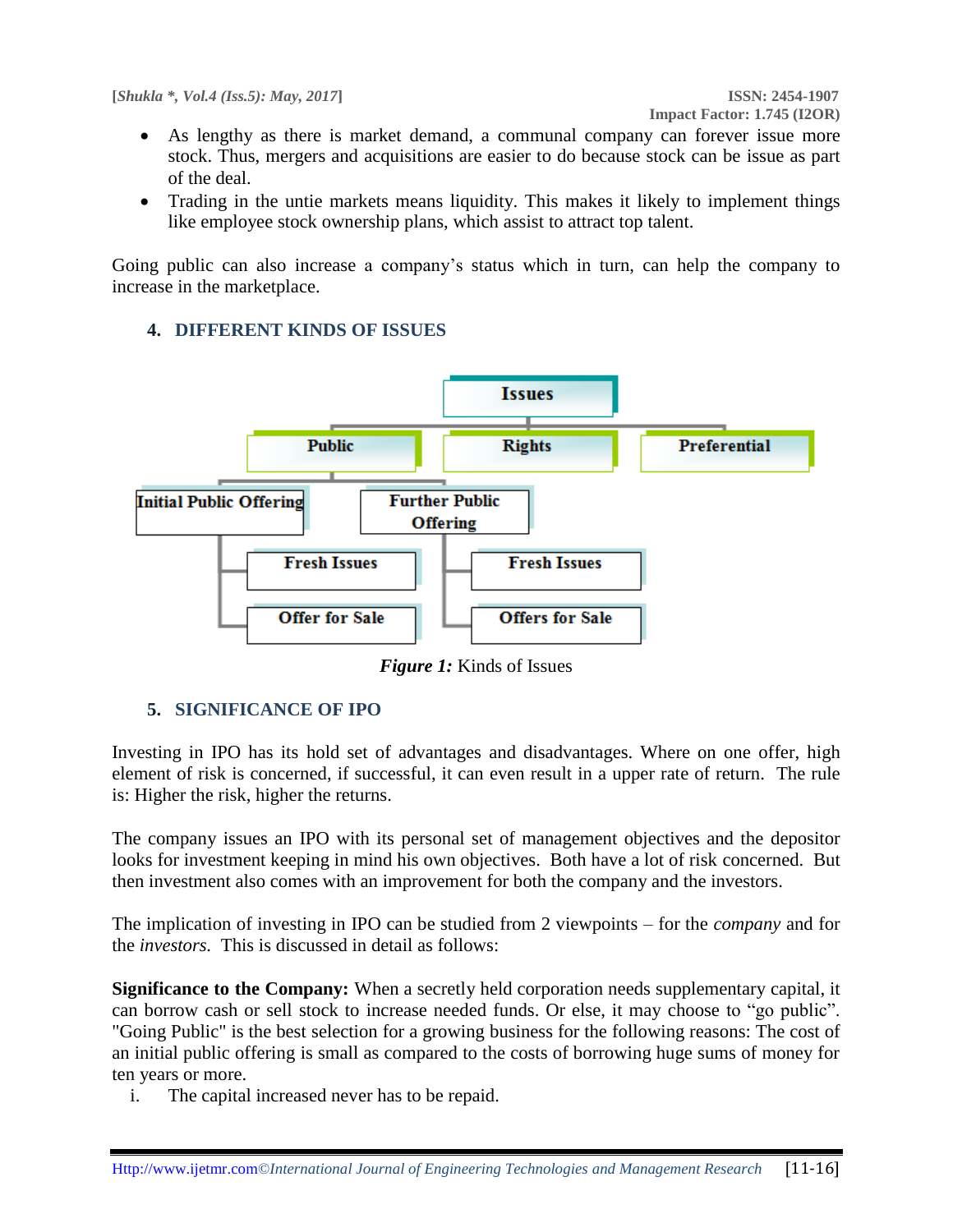- ii. When a company sells its stock openly, there is also the possibility for admiration of the share price due to market factors not straightforwardly related to the company.
- iii. It allows a company to tap a wide team of investors to provide it with big volumes of capital for future growth.

**Significance to the Shareholders:** The investors frequently see IPO as an easy way to make money. One of the most attractive features of an IPO is that the shares presented are usually priced very low and the company's stock prices can raised significantly during the day the shares are offered. This is seen as a good chance by 'speculative investors' looking to mark out some short-term profit. The 'speculative investors' are concerned only in the short-term potential rather than long-term gains.

## **6. PRIMARY MARKET AND SECONDARY MARKET**

When shares are bought in an IPO it is known as primary market. The primary market does not absorb the stock exchanges. A company that plans an IPO associates an investment banker who will in turn called on securities dealers to help sell the new stock issue.

This procedure of selling the new stock issues to probable investors in the primary market is called underwriting.

When an investor buys shares from another investor at an approved current market price, it is called as buying from the secondary market.

The secondary market involves the stock exchanges and it is synchronized by a regulatory authority. In India, the secondary and primary markets are governed by the SEBI (Security and Exchange Board of India).

# **7. KINDS OF PUBLIC OFFERINGS**

- **Primary offering: -** New shares are sold to increase cash for the company.
- **Secondary offering: -** Existing shares (owned by VCs or firm founders) are sold, no new cash goes to company. A single offering may comprise both of these initial public offering.

#### **8. THE RISK FACTOR**

Investing in IPO is frequently seen as an easy way of investing, but it is extremely risky and many investment advisers advise against it unless you are principally experienced and knowledgeable. The risk factor can be recognized to the following reasons:

#### **Unpredictable**

The Unpredictable outlook of the IPO's is one of the main reasons that investors advise against investing in IPO's. Shares are initially offered at a low price, but they see major changes in their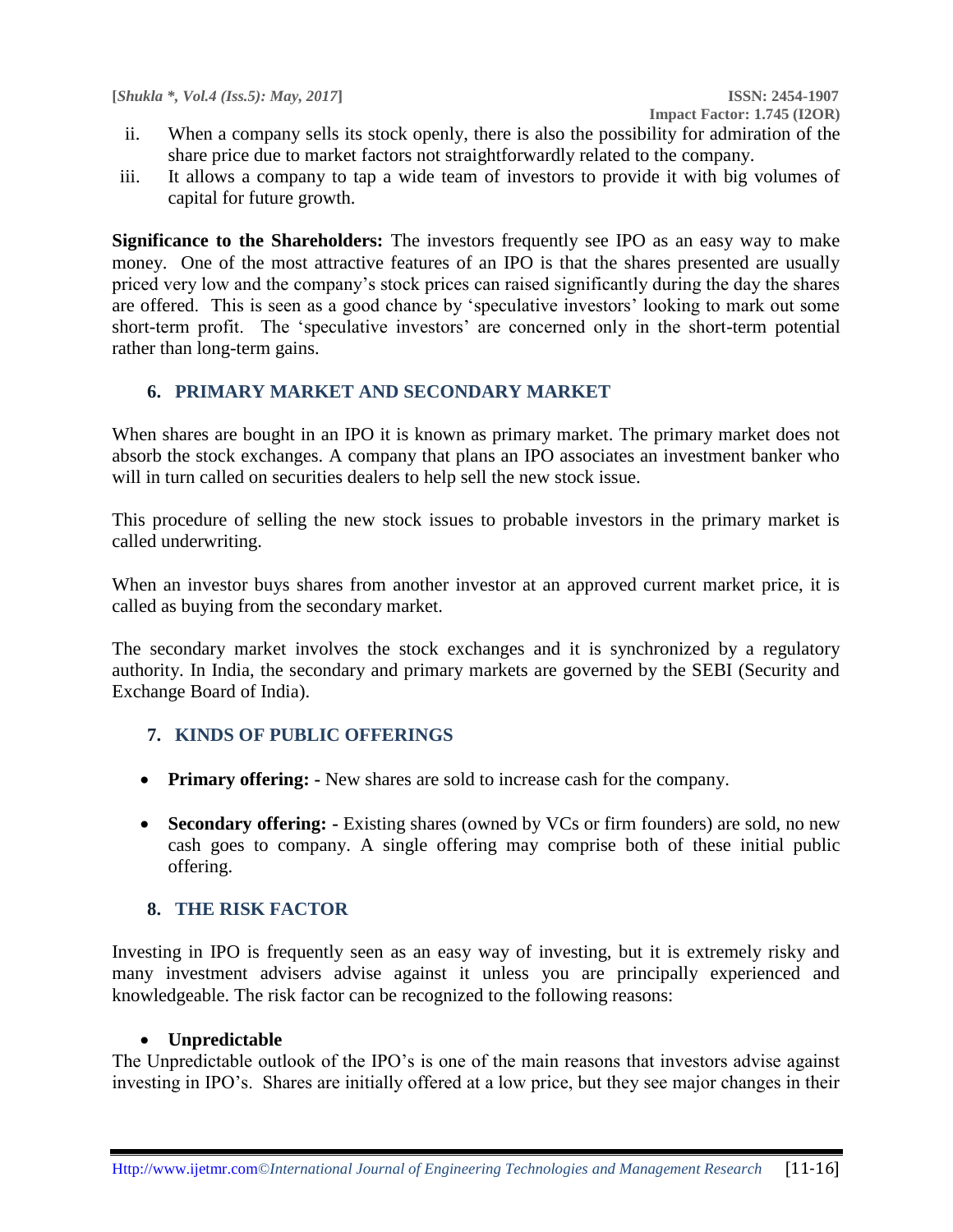prices during the day. It might rise considerably during the day, but then it may fall steeply the next day.

# **No past track record of the company**

No precedent track record of the company adds auxiliary to the dilemma of the shareholders as to whether to invest in the IPO or not. With no past track record, it becomes a complicated choice for the investors to decide whether to invest in an exacting IPO or not, as there is basis to decide whether the investment will be profitable or not.

# **Potential of stock market**

Returns from investing in IPO are not certain. The Stock Market is extremely volatile. Stock Market fluctuations generally affect not only the individuals and household, but the economy as a whole. The instability of the stock market makes it complicated to predict how the shares will perform over a period of time as the profit and risk potential of the IPO depends upon the state of the stock market at that exacting time.

# **9. RISK ASSESSMENT**

The opportunity of buying stock in a talented start-up company and finding the next victory story has intrigued many investors. But before taking the large step, it is essential to understand a few of the challenges, basic risks and potential rewards connected with investing in an IPO.

This has made **Risk Assessment** a significant part of Investment Analysis. Higher the preferred returns, higher would be the risk associated. Therefore, a thorough analysis of risk connected with the investment should be done before any consideration.

For investing in an IPO, it is necessary not only to know about the working of an IPO, but we also require knowing about the company in which we are planning to invest. Hence, it is imperative to know:

- The essentials of the business
- The policy and the objectives of the business
- Their products and services
- Their competitors
- Their share in the current market
- The scope of their issue being successful

It would be extremely risky to invest without having this basic knowledge about the company.

There are 3 kinds of risks involved in investing in IPO:

#### **Business risk**:

It is significant to note whether the company has sound business and management policies, which are reliable with the standard norms. Researching business risk involves investigative the business model of the company.

## **Financial risk**

Is this company solvent with enough capital to suffer short-term business setbacks? The liquidity situation of the company also needs to be considered. Researching financial risk involves investigative the corporation's financial statements, capital structure, and other financial data.